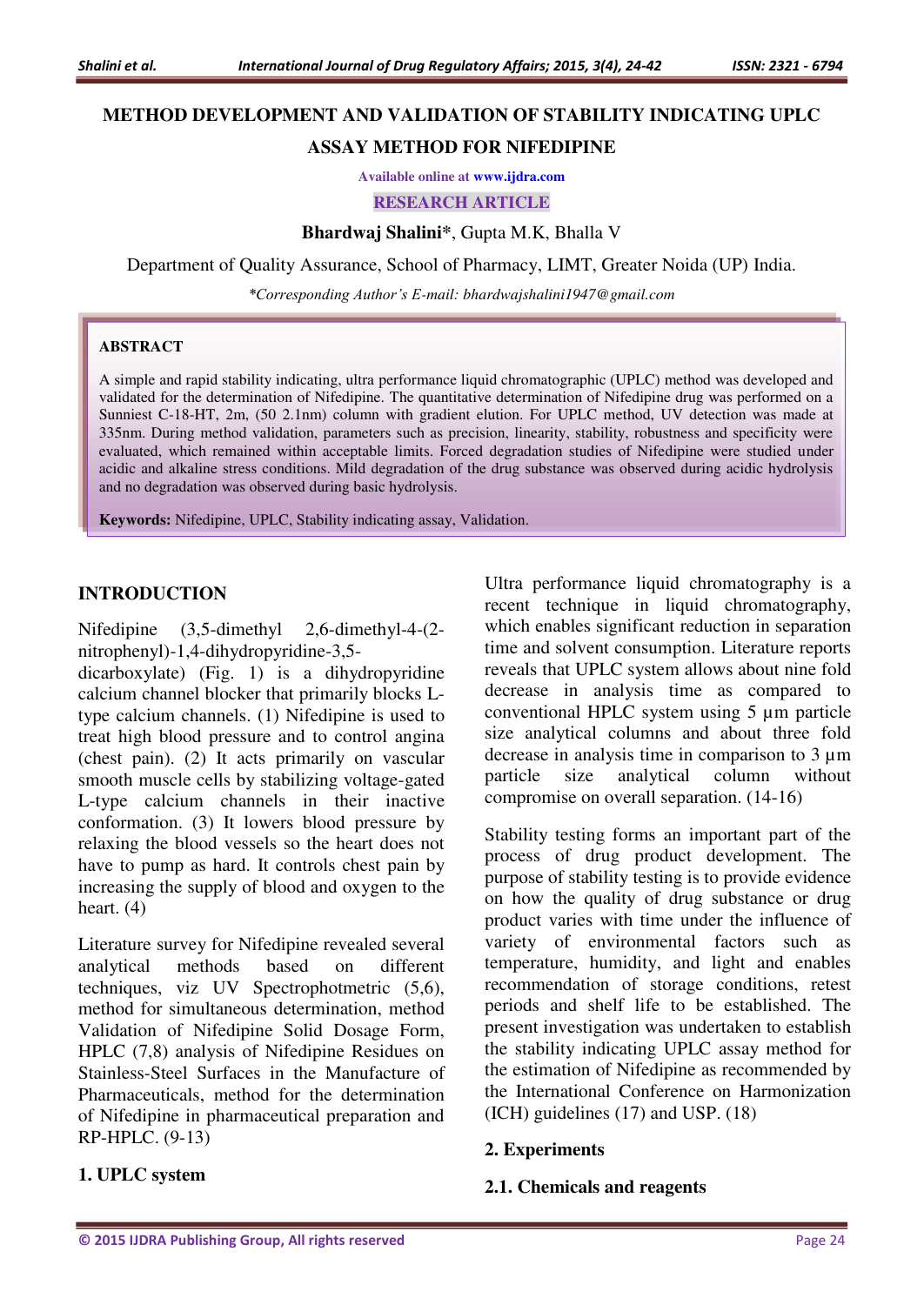Reference standard of Nifedipine was bought from commercial sources (Sigma Aldrich). Methanol of UPLC grade was obtained from Qualigens, Mumbai, India. Analytical reagent grade and Mili Q was used throughout the study.



## **Figure 1: Chemical structure of Nifedipine**

# **Table 2.1: UPLC conditions**

#### **2.2. Chromatographic system**

Analyses were performed on Acquity UPLC<sup>TM</sup> system (Waters, Milford, USA), consisting of binary solvent manager, sample manager and PDA detector. The data collection and data processing were accomplished using Waters EmpowerTM chromatography data software. The analytical column used was UPLC Sunniest C-18-HT,  $2\mu$ m,  $(50, 2.1, \text{nm})$  column. The separation of Nifedipine was achieved by gradient elution using Mobile Phase A (ACN: Milli Q water 950: 50 mL with 0.5 mL Formic Acid) and Mobile Phase B (ACN and Formic acid). The optimized conditions were as follows:

| S.No.          | <b>UPLC</b> System condition |                                                 |  |  |
|----------------|------------------------------|-------------------------------------------------|--|--|
|                | Column                       | Sunniest C-18-HT, $2\mu$ m, $(50 \times 2.1)$   |  |  |
| 2              | Injection volume             | $3 \mu L$                                       |  |  |
| $\mathcal{E}$  | <b>Column Temperature</b>    | $40^{\circ}$ C                                  |  |  |
| 4              | <b>Sample Temperature</b>    | $5^{\circ}$ C                                   |  |  |
| $\overline{5}$ | Flow rate                    | $0.7$ mL/min                                    |  |  |
| 6              | Run Time                     | 5 min                                           |  |  |
| $\tau$         | <b>Detection System</b>      | (PDA) wavelength 210-400 nm                     |  |  |
| 8              | Chromatogram Extracted at    | 335 nm                                          |  |  |
| 9              | Mobile Phase A               | Water: ACN (950:50 mL) and formic Acid (0.5 mL) |  |  |
| 10             | Mobile Phase B               | ACN (1000 mL) and formic acid (0.5 mL)          |  |  |

**Table 2.2: Gradient flow characteristics** 

| S.No. | Time (min) | % Mobile Phase A | % Mobile Phase B |
|-------|------------|------------------|------------------|
|       |            | 100              |                  |
|       | 0.5        | 100              |                  |
|       | 2.5        |                  | 60               |
|       | 3.2        |                  | 60               |
|       | 3.3        |                  |                  |
|       | 3.8        |                  |                  |
|       |            | 100              |                  |
|       |            | 100              |                  |

#### **2.3. Preparation of stock solution**

The stock solution was prepared by weighing 10 mg of Nifedipine in 10 mL volumetric flask. The drug was dissolved in diluent, i.e. in Methanol: water (90:10) sonicated for one minute to give 1

mg/mL solution. The samples were prepared from this stock solution after suitable dilutions.

#### **2.4. Preparation of standard solution**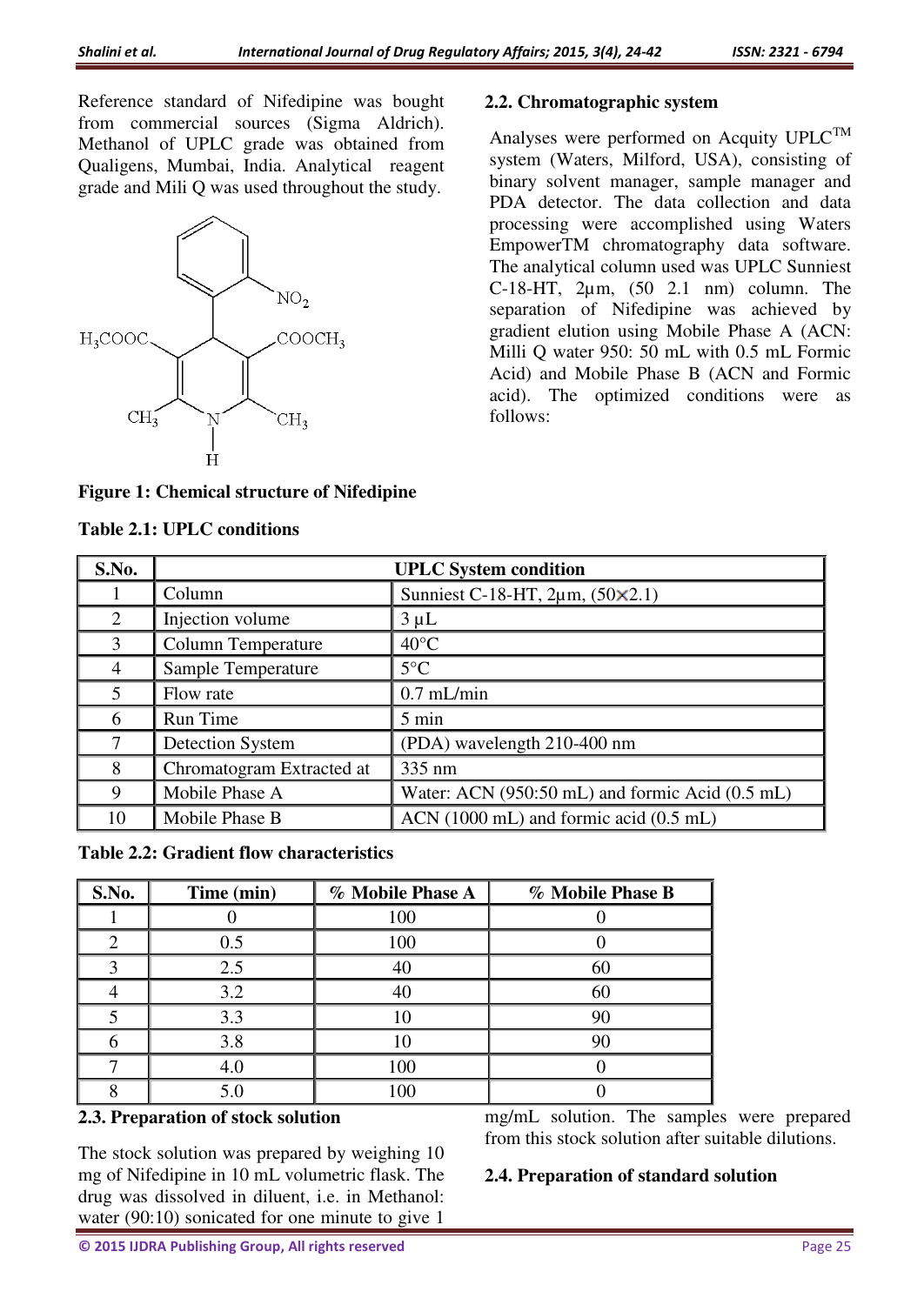Standard Solution (50 µg/mL) was prepared from the stock solution, 5 mL solution of stock solution was transferred to 100 mL volumetric flask and volume was made up to 100 mL by using diluent Methanol: water (90:10) get the final sample concentration of 50 µg/mL.

## **2.5. Method validation**

#### *System suitability*

System suitability parameters were measured so as to verify the system performance. System precision was determined on six replicate injections of standard preparations.

#### *System Precision*

System Precision was investigated using sample preparation for six replicate injections and analyzed by proposed method. The % RSD was calculated for the results obtained.

#### *Method precision*

Method precision was investigated using sample preparation procedure for six real samples and analyzed by proposed method. The % RSD was calculated for the results obtained.

#### *Linearity*

Linearity was demonstrated from 70% to 130% of standard concentration using minimum five calibration level (70%, 80%, 90%, 100%, 120%, and 130%) for the compound. The method of linear regression was used for data evaluation. Peak areas of sample compound were plotted against respective concentrations.

#### *Robustness*

The robustness is a measure of method capacity to remain unaffected by small but deliberate changes in chromatographic conditions such as change in wavelength of detection  $(\pm 5\%)$  flow rate ( $\pm$  10%) as well as ratio of mobile phase ( $\pm$ 2 units).

# *Recovery*

The API recovery was analyzed by spiking the sample with a known concentration and analyzed by proposed method.

*Limit of Detection (LOD) and Limit of Quantification (LOQ)* 

LOD is the lowest amount of analyte that can be detected in a sample, but not necessarily quantified, under the stated experimental conditions. The LOQ was identified as the lowest concentration of the standard curve that could be quantified with acceptable accuracy, precision and variability. They were determined by signal-to-noise method.

## *Specificity*

Specificity was analyzed by preparing a blank solution containing diluent without drug and analyzed by the proposed method.

## *Forced Degradation Studies*

Forced degradation studies were performed to demonstrate selectivity and stability indicating capability of the proposed method. The samples of Nifedipine were exposed to acidic and alkaline degradation conditions. All the exposed standards and samples were than analyzed by proposed method.

## **3. Results and discussion**

## **3.1. Method development**

For analysis of Nifedipine, different chromatographic conditions were tried on UPLC and results obtained were compared. Among various columns available for UPLC analysis Sunniest C-18-HT, 2µm, (50 2.1nm) column was preferred, because it provides appreciable peak shape, resolution and absorbance were good. Among different mobile phase employed the mobile phase consisted of Mobile Phase A : Water: ACN (950:50 mL) and formic Acid (0.5 mL) and Mobile Phase B: ACN (1000 mL) and formic acid (0.5 mL) was found to be suitable for analysis of Nifedipine. Further a flow rate of 0.7 ml/min, an injection volume of 5 µl and UV detection at 335 nm for drug was found to be suitable for analysis. Fig. 2 indicates the peak obtained for the sample by the selected method.

#### **3.2. Analytical Parameters and Validation**

After satisfactory development of method it was subjected to method validation as per ICH guidelines. The method was validated to demonstrate that it is suitable for its intended purpose by the standard procedure to evaluate adequate validation characteristics (precision,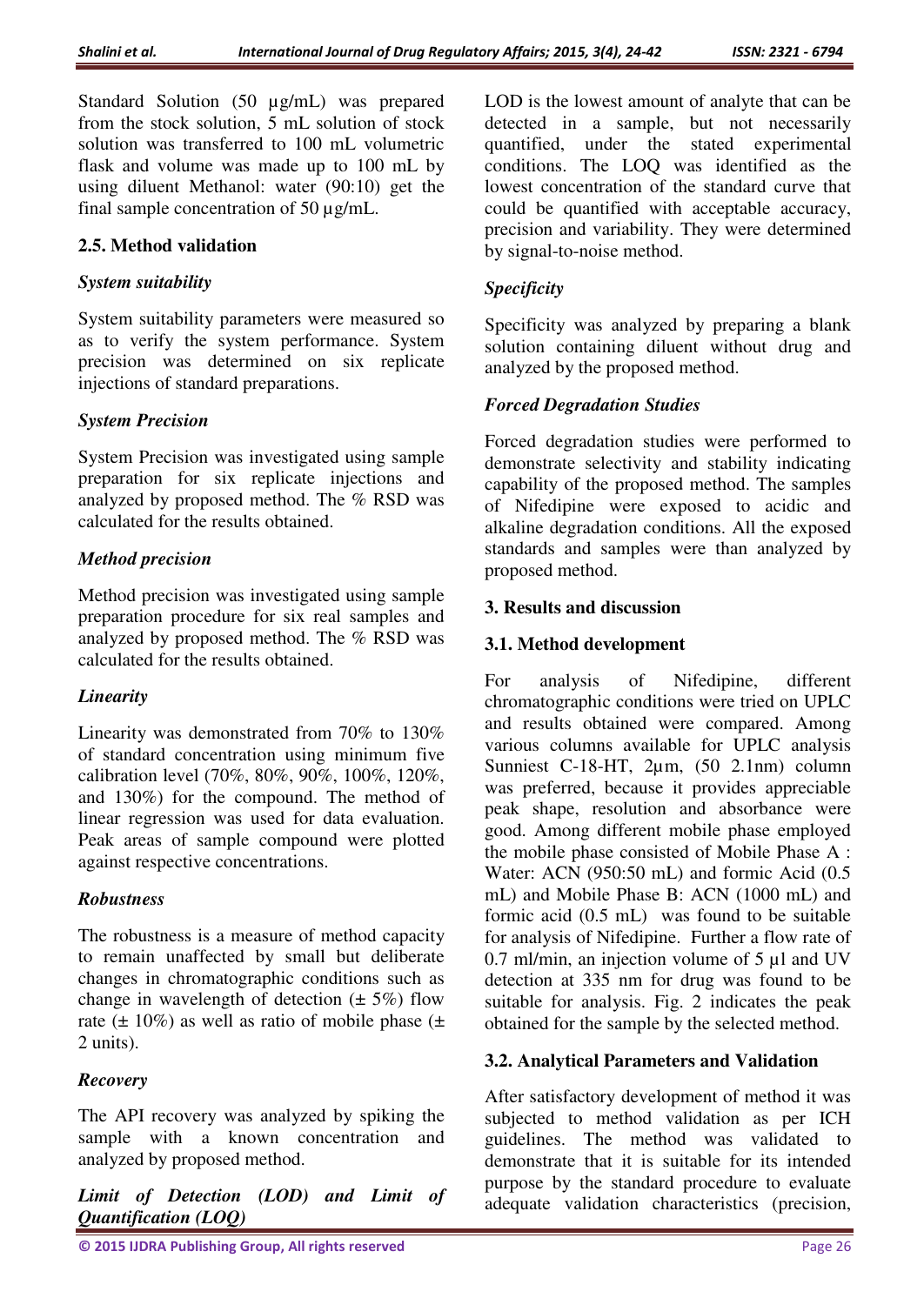linearity, robustness, stability indicating capability).



Minutes





**Figure 3: Chromatogram of Nifedipine showing system suitability** 

#### *System suitability*

Results of other system suitability parameters such as theoretical plates, purity angle, purity threshold and tailing are presented in Table 3.1. Figure 3 shows the chromatogram of Nifedipine for system suitability. The data presented in Table 3.1 indicated the acceptable system suitability parameters, as the tailing factor was not more than 2 and theoretical plates are more than 1000 and purity angle was less than purity threshold.

#### *System precision*

Six replicate of the standard solution were used to calculate system precision. Table 3.2 showed that %RSD was found to be  $\langle 1\% \rangle$ . The chromatogram for system precision of Nifedipine is shown in figure 4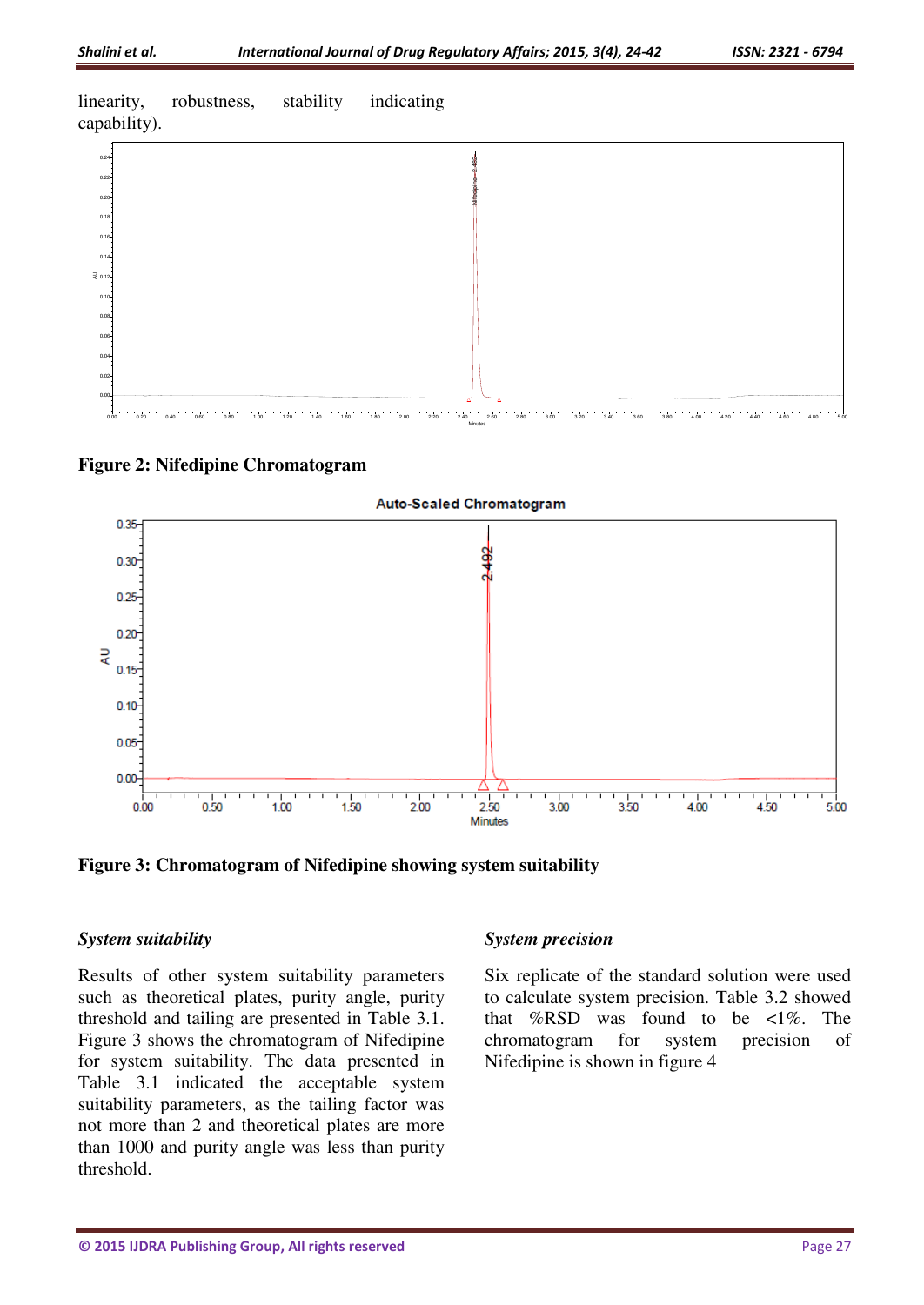# **Table 3.1: System Suitability Parameters for Nifedipine**

| Retention | Purity | Purity    | USP     | <b>USP Plate</b> | K Prime |
|-----------|--------|-----------|---------|------------------|---------|
| time      | Angle  | Threshold | Tailing | Count            |         |
| 2.492     | 0.313  | .023      | 1.53    | 104158           | l.49    |

**Table 3.2: System precision for Nifedipine**

| S.no.   | <b>RT</b><br><b>Sample</b>              |      | Area   |  |
|---------|-----------------------------------------|------|--------|--|
|         | <b>Standard Nifedipine Injection 1</b>  | 2.49 | 430028 |  |
|         | Standard Nifedipine Injection 2         | 2.50 | 429848 |  |
| 3.      | Standard Nifedipine Injection 3         | 2.49 | 428007 |  |
|         | Standard Nifedipine Injection 4         | 2.50 | 427538 |  |
|         | Standard Nifedipine Injection 5         | 2.49 | 427897 |  |
| 6.      | 2.50<br>Standard Nifedipine Injection 6 |      | 428490 |  |
| $%$ RSD |                                         |      |        |  |



**Figure 4: Chromatogram of Nifedipine showing System Precision**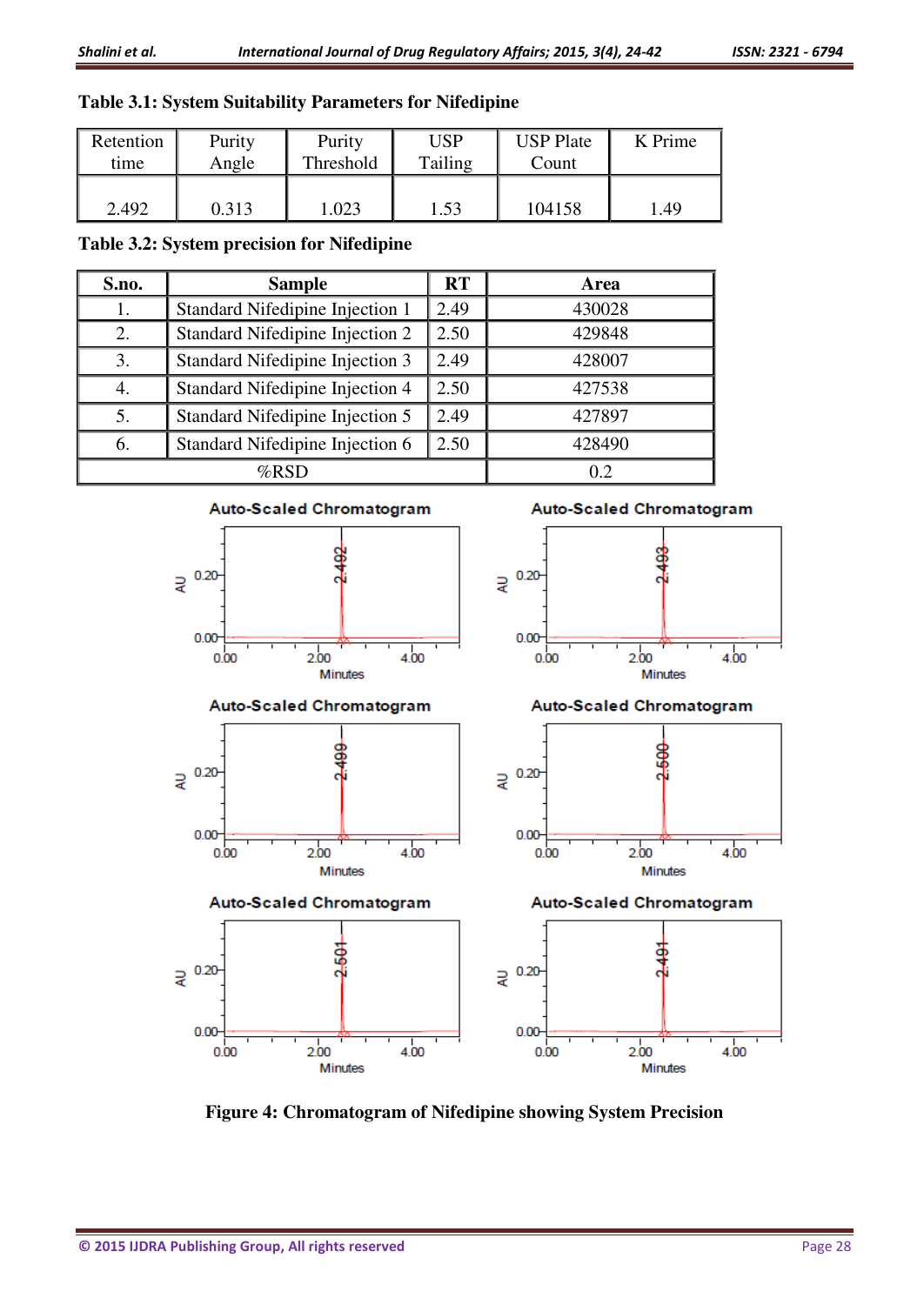

**Figure 5: Chromatogram of Nifedipine for Method precision**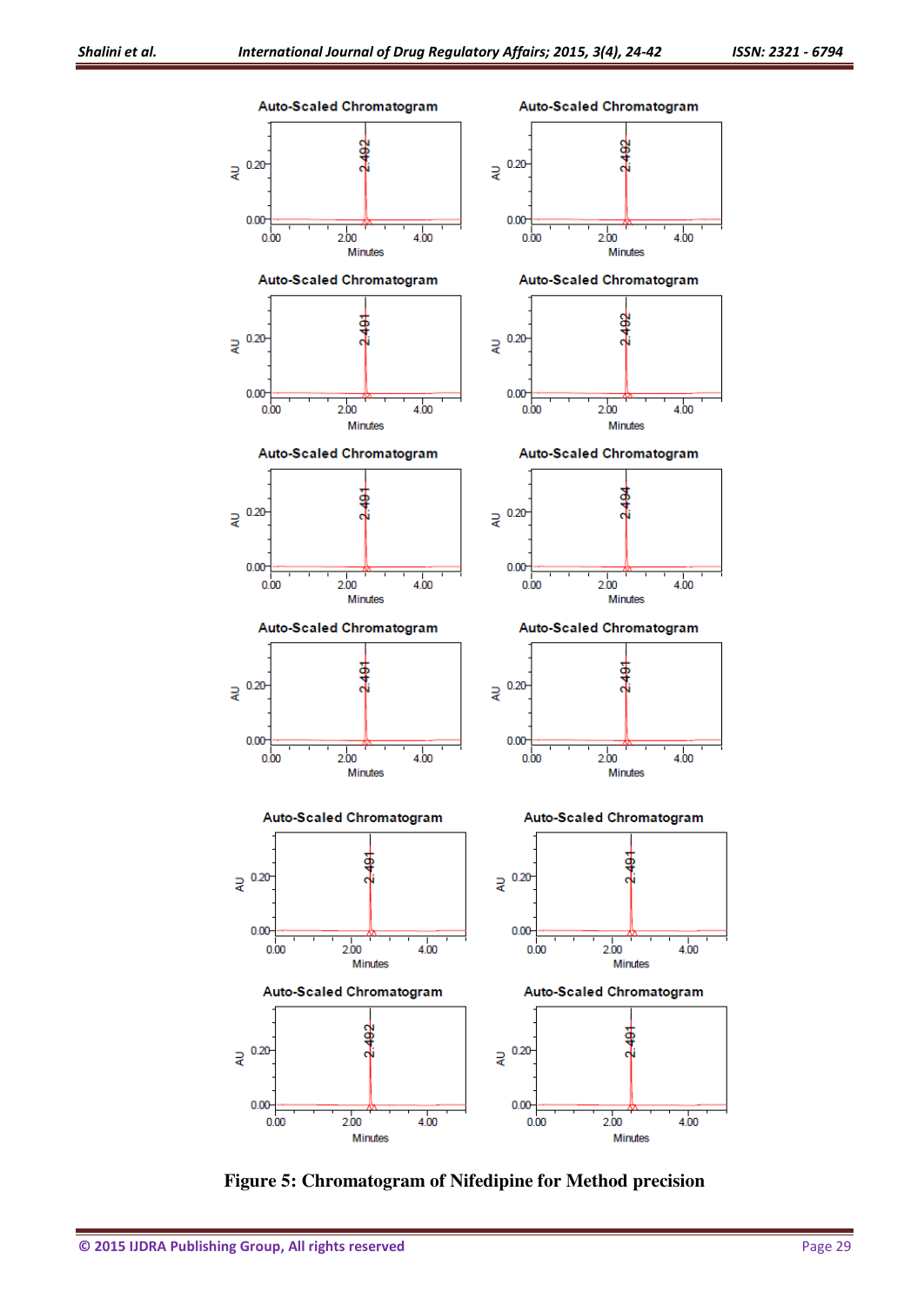| Sr. no.        | <b>Sample</b>                 | <b>RT</b> | Area   | <b>Assay</b> |  |
|----------------|-------------------------------|-----------|--------|--------------|--|
| 1              | Nifedipine Sample Injection 1 | 2.49      | 421047 |              |  |
|                | Nifedipine Sample Injection 2 | 2.49      | 420409 | 99.43        |  |
| $\overline{2}$ | Nifedipine Sample Injection 1 | 2.49      | 430288 |              |  |
|                | Nifedipine Sample Injection 2 | 2.49      | 429580 | 96.72        |  |
| 3              | Nifedipine Sample Injection 1 | 2.49      | 431768 |              |  |
|                | Nifedipine Sample Injection 2 | 2.49      | 432575 | 98.81        |  |
| $\overline{4}$ | Nifedipine Sample Injection 1 | 2.49      | 434282 |              |  |
|                | Nifedipine Sample Injection 2 | 2.49      | 432728 | 100.75       |  |
| 5              | Nifedipine Sample Injection 1 | 2.49      | 439292 |              |  |
|                | Nifedipine Sample Injection 2 | 2.49      | 439438 | 98.85        |  |
| 6              | Nifedipine Sample Injection 1 | 2.49      | 436078 |              |  |
|                | Nifedipine Sample Injection 2 | 2.49      | 436441 | 98.94        |  |
|                | %RSD                          |           |        |              |  |

# **Table 3.3: Method precision for Nifedipine**

# *Method precision*

Sample of one batch were prepared and analyzed separately six times in duplicate as per the

method. The % assay was calculated using the formula:

#### $\%$  Assay  $(w/w) =$ Area of sample  $\times$  Dilution of standard  $\times$  Purity  $\times$   $100$ Area of standard  $\times$  Dilution of sample

The % RSD was calculated by the result obtained and was found to be <2% as shown in table 3.3. Figure 5 shows the chromatogram of Nifedipine for method precision.

# *Linearity*

The graph of concentration of Nifedipine vs. Area was plotted. The response was found to be linear **Table 3.4: Linearity for Nifedipine** 

for 70% to 130% standard concentration. The correlation coefficient was found to be 0.9983. Table 3.4 showed the data for linearity of Nifedipine. Figure 6 and Figure 7 shows the linearity curve and chromatogram of Nifedipine for linearity respectively.

| <b>Linearity Range</b> | <b>Concentration</b><br>in $mcg/mL$ ) | Area   |
|------------------------|---------------------------------------|--------|
| 70%                    | 35                                    | 312206 |
| 80%                    | 40                                    | 346332 |
| 90%                    | 45                                    | 392649 |
| 100%                   | 50                                    | 435092 |
| 110%                   | 55                                    | 471672 |
| 120%                   | 60                                    | 512339 |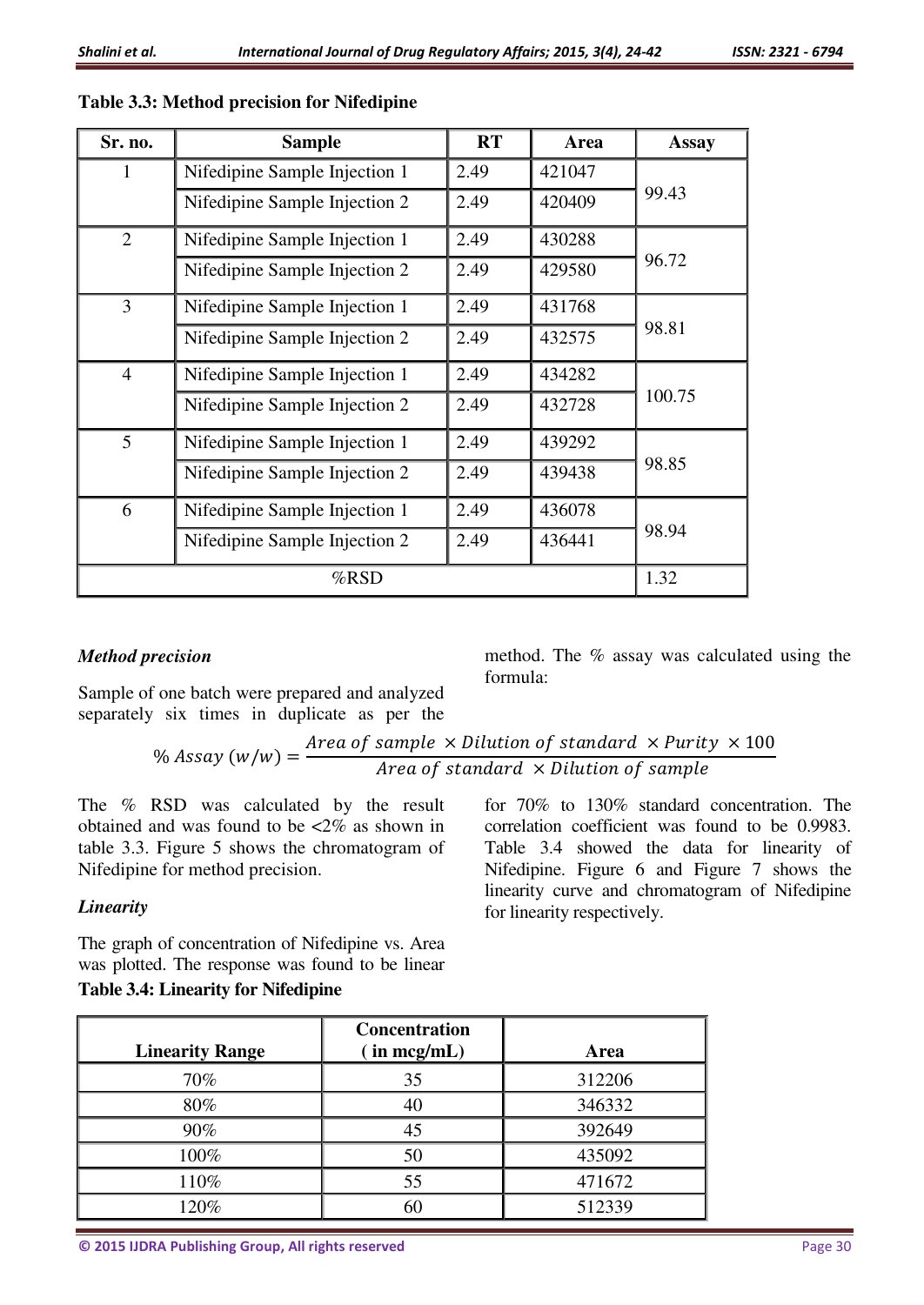





# **Figure 6: Linearity Curve for Nifedipine**

**Table 3.5: System suitability parameters and robustness** 

| <b>System suitability</b><br>parameters | <b>Robustness parameters</b>                 | <b>NIF</b> |
|-----------------------------------------|----------------------------------------------|------------|
|                                         | No change (repeatability)                    | 104158     |
|                                         | Wavelength of detection $(+2 \text{ units})$ | 100025     |
|                                         | Wavelength of detection (- 2 units)          | 100126     |
| <b>Column efficiency</b>                | Flow $(+10\%)$                               | 100183     |
|                                         | Flow $(-10\%)$                               | 102324     |
|                                         | Organic content $(-2\%)$                     | 92936      |
|                                         | No change (repeatability)                    | 0.313      |
|                                         | Wavelength of detection $(+2 \text{ units})$ | 0.305      |
|                                         | Wavelength of detection (- 2 units)          | 0.305      |
| <b>Purity angle</b>                     | Flow $(+10\%)$                               | 0.318      |
|                                         | Flow $(-10\%)$                               | 0.329      |
|                                         | Organic content $(-2\%)$                     | 0.325      |
|                                         | No change (repeatability)                    | 1.024      |
|                                         | Wavelength of detection $(+2 \text{ units})$ | 1.022      |
|                                         | Wavelength of detection (- 2 units)          | 1.023      |
| <b>Purity threshold</b>                 | Flow $(+10\%)$                               | 1.023      |
|                                         | Flow $(-10\%)$                               | 1.024      |
|                                         | Organic content (-2%)                        | 1.022      |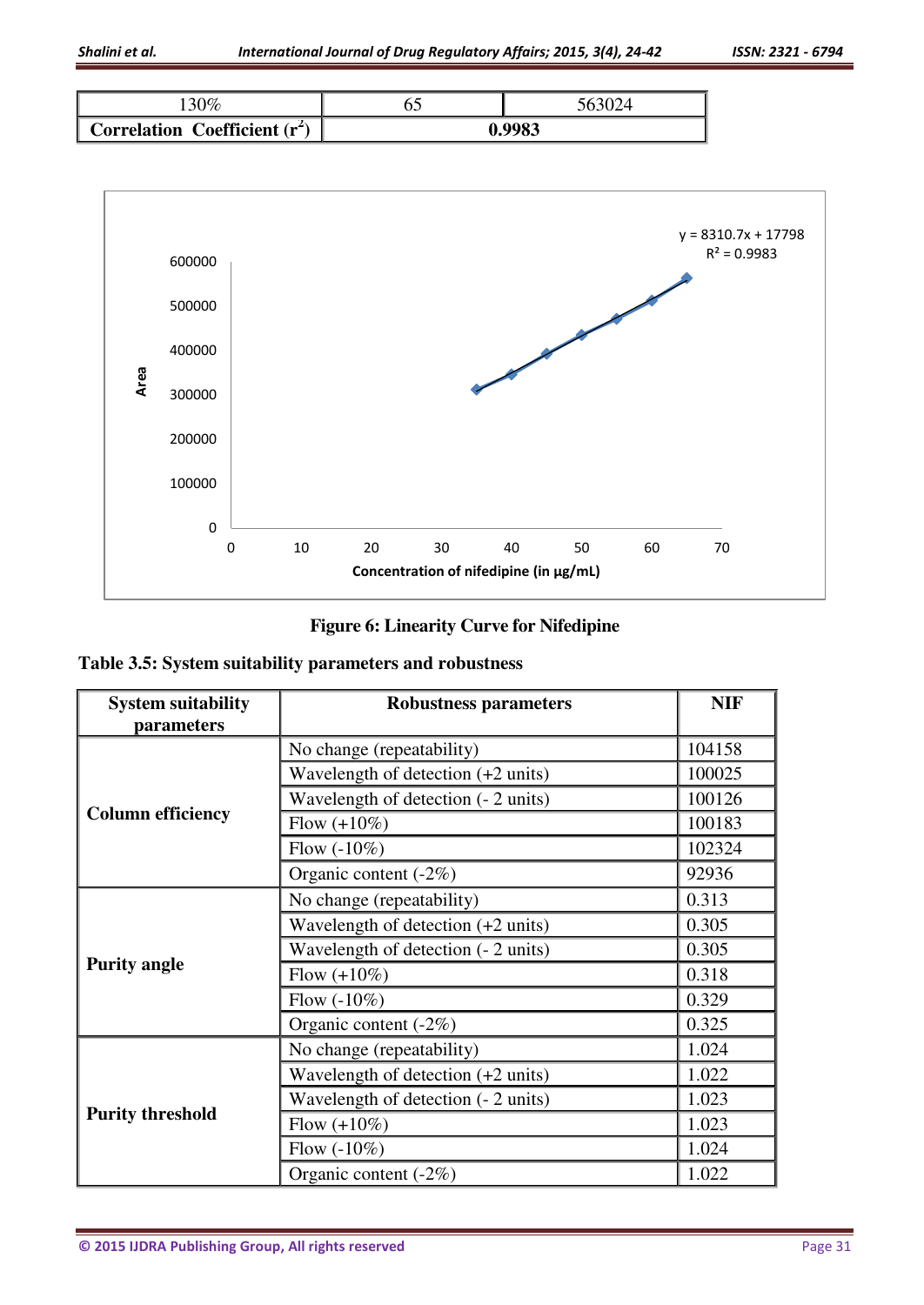

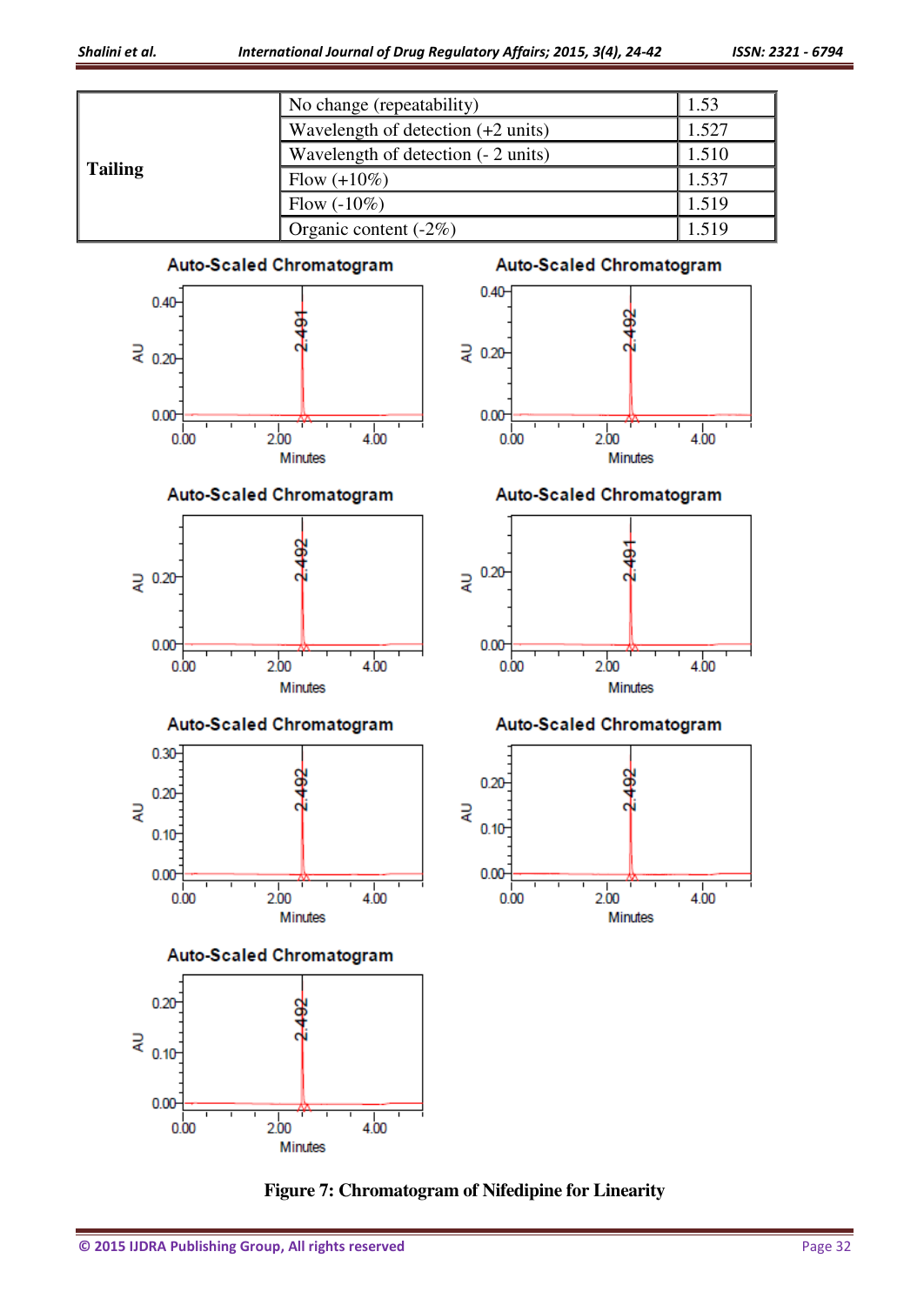## *Robustness*

No significant effect was observed on system suitability parameters such as capacity factor, purity angle, purity threshold and tailing, when small but deliberate changes were made to Three samples were prepared and analyzed under variable conditions i.e. change in flow rate  $(\pm 10\%)$ , wavelength of detection  $(\pm 2 \text{ unit})$ , organic content  $(\pm 2\%)$  in duplicate. Table 3.6 shows the %RSD was found to be <2% for every

| chromatographic conditions such as change in              |
|-----------------------------------------------------------|
| flow rate $(\pm 10\%)$ , wavelength of detection $(\pm 2$ |
| unit), organic content $(\pm 2\%)$ . The results are      |
| presented in Table 3.5, along with system                 |
| suitability parameters of normal methodology.             |

condition. Thus, the method was found to be robust with respect to variability in above condition. The Chromatogram for different conditions are shown in Figure 8.

| <b>Sample</b>                   | <b>RT</b>                       | <b>Area</b> | <b>Assay</b> | %RSD |  |
|---------------------------------|---------------------------------|-------------|--------------|------|--|
| $+10\%$ flow rate               |                                 |             |              |      |  |
| $\mathbf{1}$                    | 2.48                            | 420094      | 98.16        |      |  |
| $\overline{2}$                  | 2.48                            | 421548      | 96.88        | 1.58 |  |
| $\overline{3}$                  | 2.48                            | 427245      | 96.7         |      |  |
| $-10\%$ flow rate               |                                 |             |              |      |  |
| $\mathbf{1}$                    | 2.51                            | 445842      | 97.67        |      |  |
| $\overline{2}$                  | 2.51                            | 445544      | 99.1         | 1.69 |  |
| $\overline{3}$                  | 5.51                            | 449904      | 101.72       |      |  |
| -2% organic                     |                                 |             |              |      |  |
| $\mathbf{1}$                    | 2.43                            | 434010      | 98.14        |      |  |
| $\overline{2}$                  | 2.43                            | 433909      | 99.73        | 1.89 |  |
| $\overline{3}$                  | 2.43                            | 439989      | 102.8        |      |  |
|                                 | +2 unit wavelength of detection |             |              |      |  |
| $\mathbf{1}$                    | 2.49                            | 430239      | 96.51        |      |  |
| $\overline{2}$                  | 2.49                            | 430867      | 99.01        | 1.72 |  |
| $\overline{3}$                  | 2.49                            | 436932      | 96.16        |      |  |
| -2 unit wavelength of detection |                                 |             |              |      |  |
| $\mathbf{1}$                    | 2.49                            | 433046      | 97.92        |      |  |
| $\overline{2}$                  | 2.49                            | 433724      | 100.5        | 1.62 |  |
| $\overline{3}$                  | 2.49                            | 439753      | 101.05       |      |  |

#### **Table 3.6: Robustness results for Nifedipine**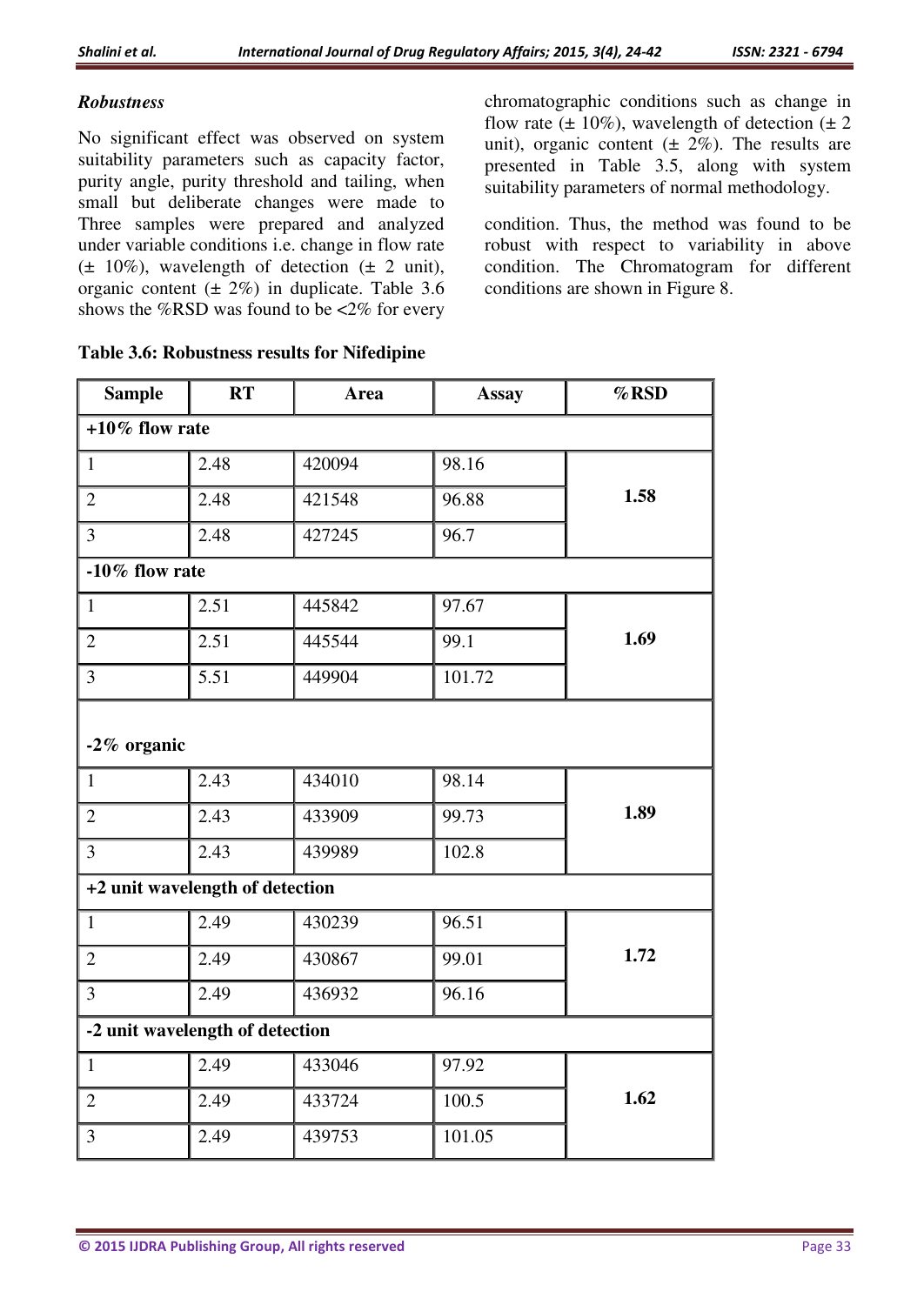

(b)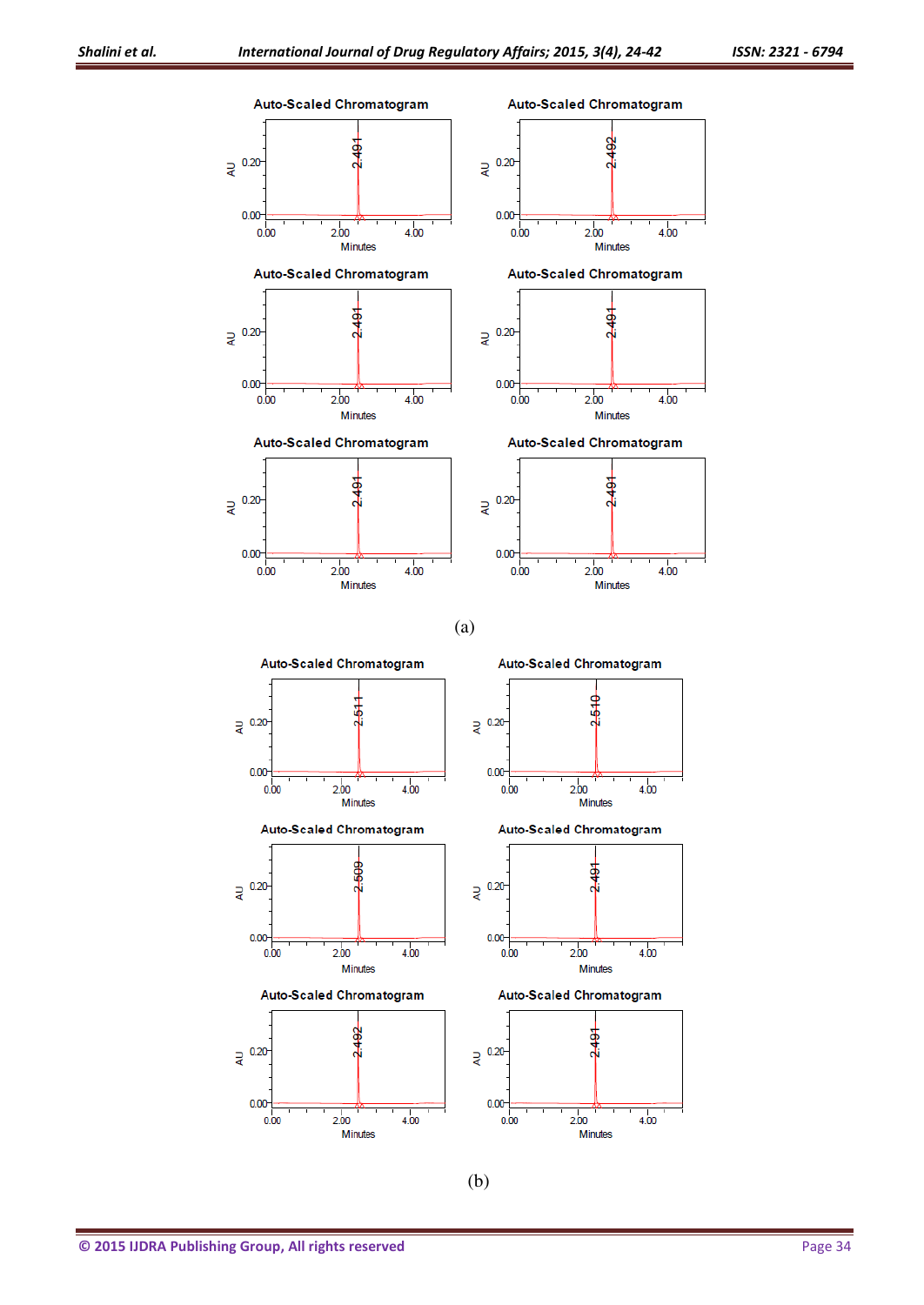

(d)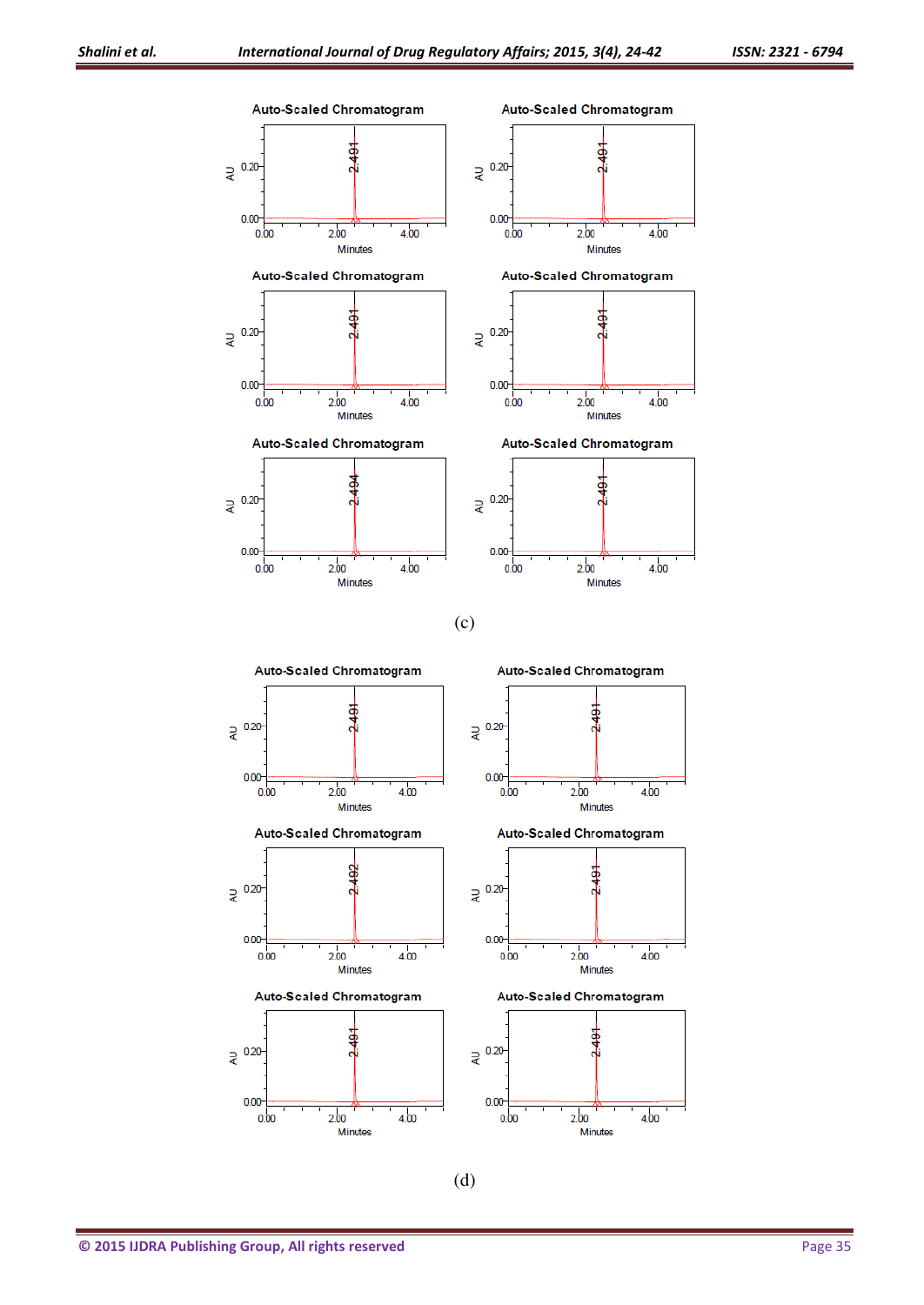

(e)

Figure 8: Chromatogram for Robudtness (a)  $+10\%$  flow rate (b)  $-10\%$  flow rate (c)  $+2$  unit **wavelength of detection (d) -2 uni0t wavelength of detection (e) -2% organic content**

#### *Recovery*

% recovery can be calculated using the formula:

The standard sample was spiked with 20% API (Nifedipine) and analyzed as per the method.

$$
\% Recovery = \frac{Area\ of\ sample\ \times Dilution\ of\ standard\ \times Purity\ \times 100}{Area\ of\ standard\ \times Dilution\ of\ sample}
$$

The % Recovery was found to be 120%



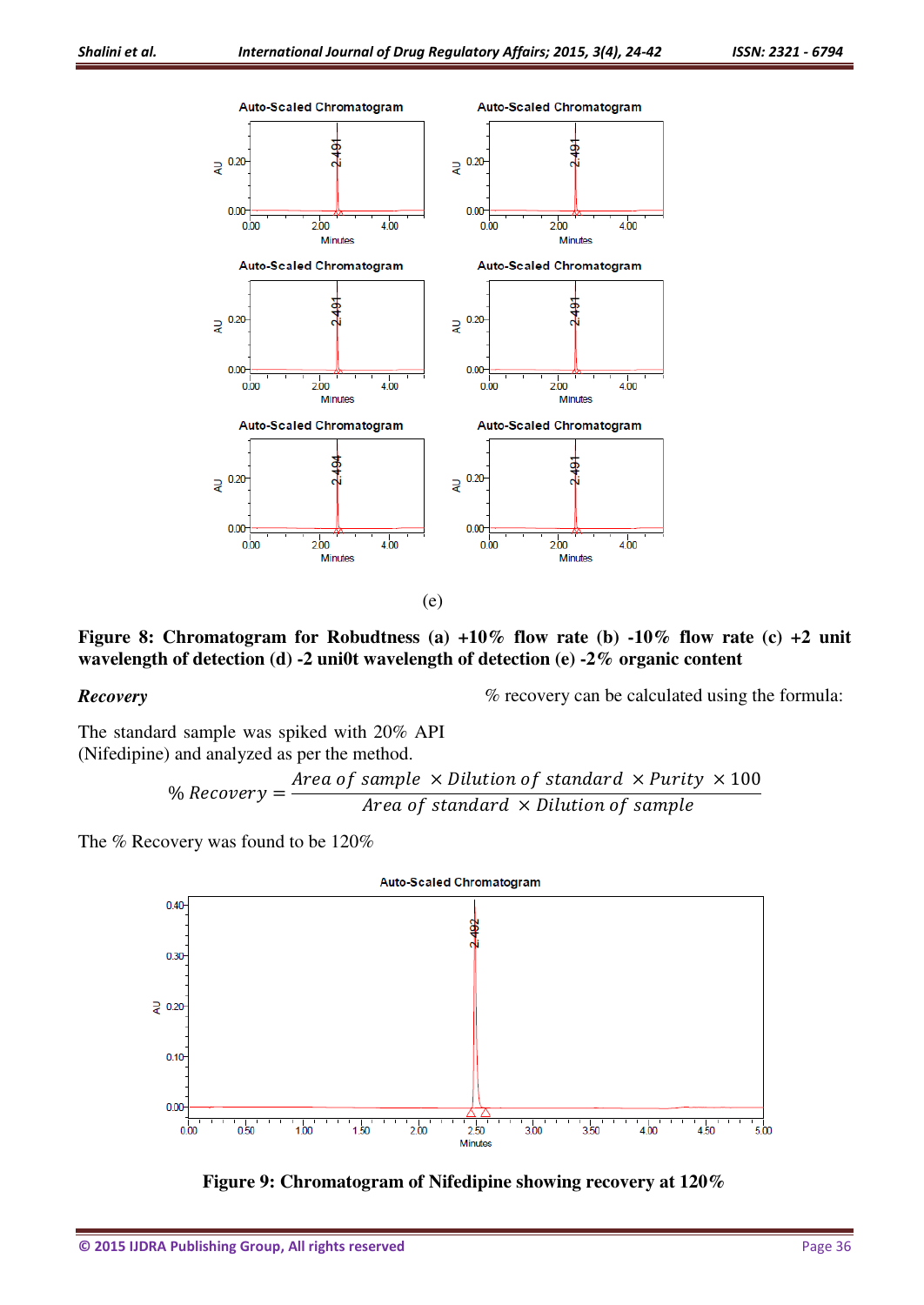#### *Limit of detection (LOD) and Limit of quantification (LOQ)*

The LOD and LOQ were determined using signal-to-noise (s/n) method by comparing result of test of samples with known concentration of analyte to blank samples. A signal-to-noise ratio of 3:1 is used for LOD whereas a signal-to-noise ratio of 10:1 is used for LOQ. The LOD and LOQ values of Nifedipine were found to be 180 ng/mL and 300 ng/mL respectively.

#### **Table 3.7: s/n values for LOD and LOQ samples**



(a)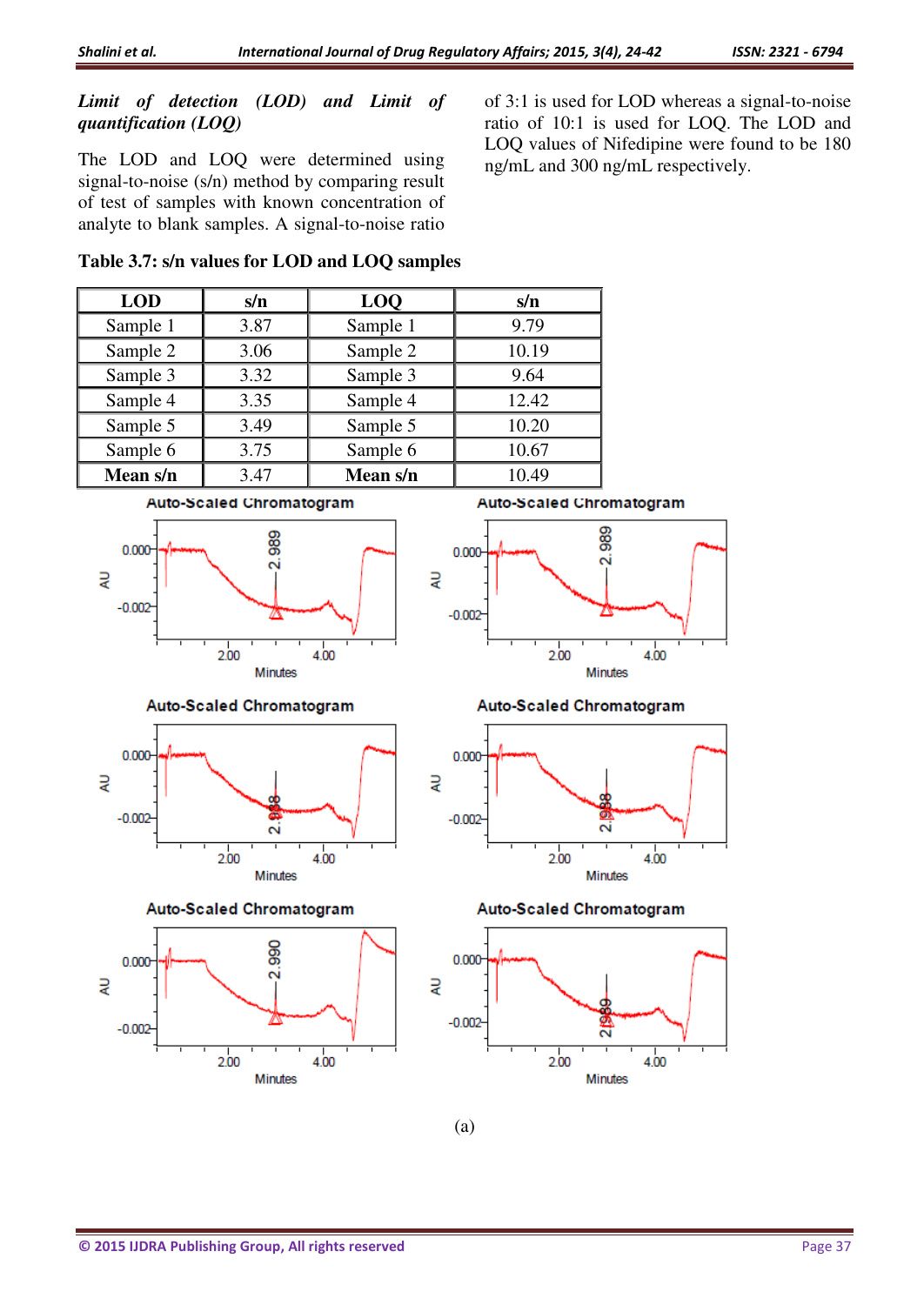

(b)

**Figure 10: Chromatogram of Nifedipine for (a) LOD (b) LOQ** 

#### *Specificity*

Specificity was tested against the standard Nifedipine solution and a blank solution (i.e. diluent) under optimized test conditions. The comparison of the chromatograms of blank and standard solution revealed that there was no other peak co-eluting with the peaks of Nifedipine in sample solution.no interference was observed from diluent at retention time of Nifedipine. Therefore it can be concluded that the method is specific and can access unequivocally the analyte of interest in presence of possible interferences. The chromatogram for standard Nifedipine and diluent are shown in figure 11.

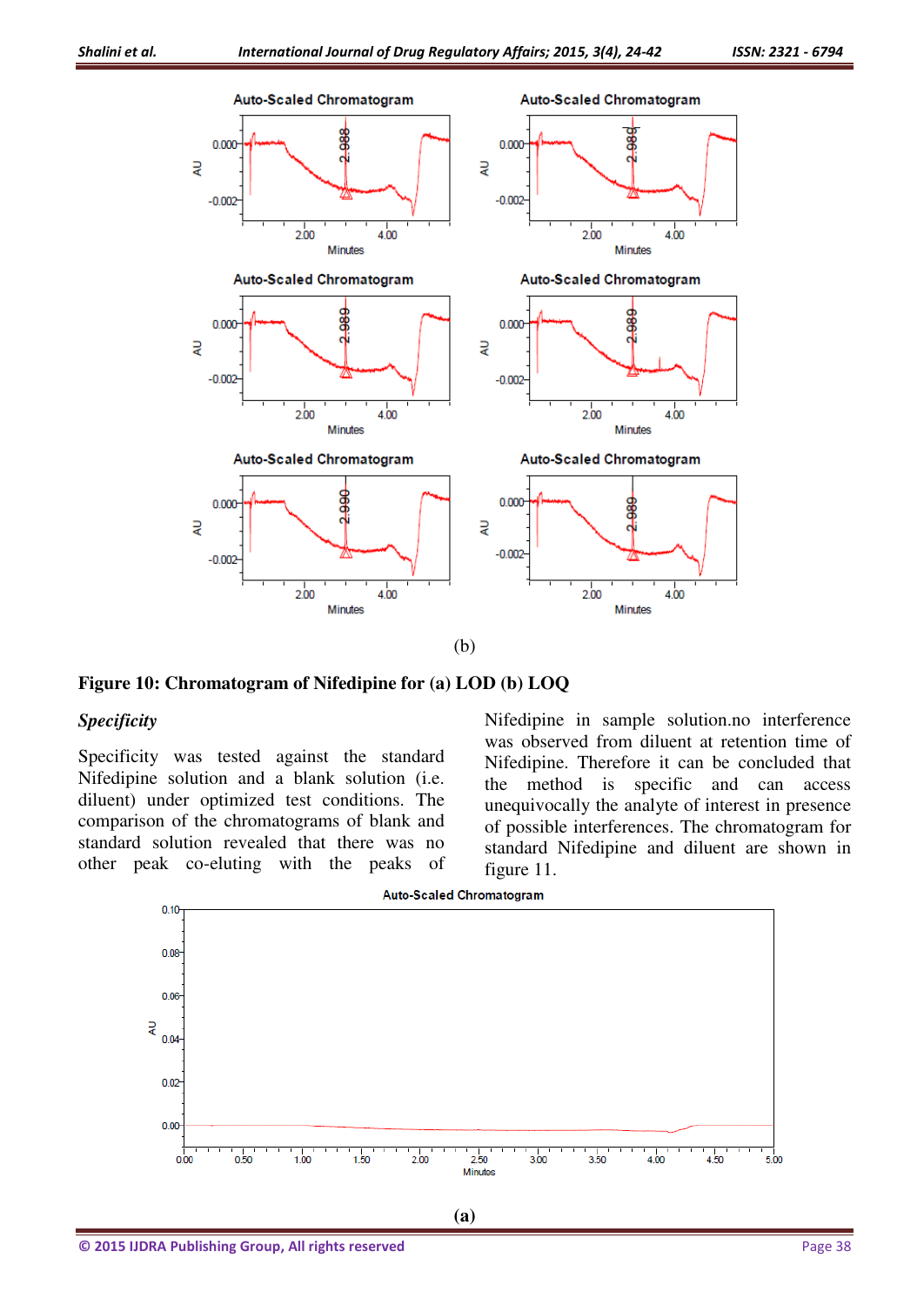

**(b)** 

**Figure 11: Chromatogram (a) Diluent (b) Nifedipine Standard solution** 

#### *Forced Degradation Studies*

Forced degradation studies were performed to demonstrate selectivity and stability indicating capability of the proposed method. The samples of Nifedipine were exposed to acidic and alkaline degradation conditions. All the exposed standards and samples were than analyzed by proposed method. In acidic condition no degradation was observed when Nifedipine was treated with 0.1N Hydrochloric Acid (HCl). But when the concentration of HCl was increased to 1N 11% degradation was observed. The degradation product's peak were not visible at 335 nm, therefore the chromatogram was extracted at 220 nm. Figure 12 shows the chromatogram for the degradation products obtained after acidic degradation.



**Auto-Scaled Chromatogram** 

**(a)**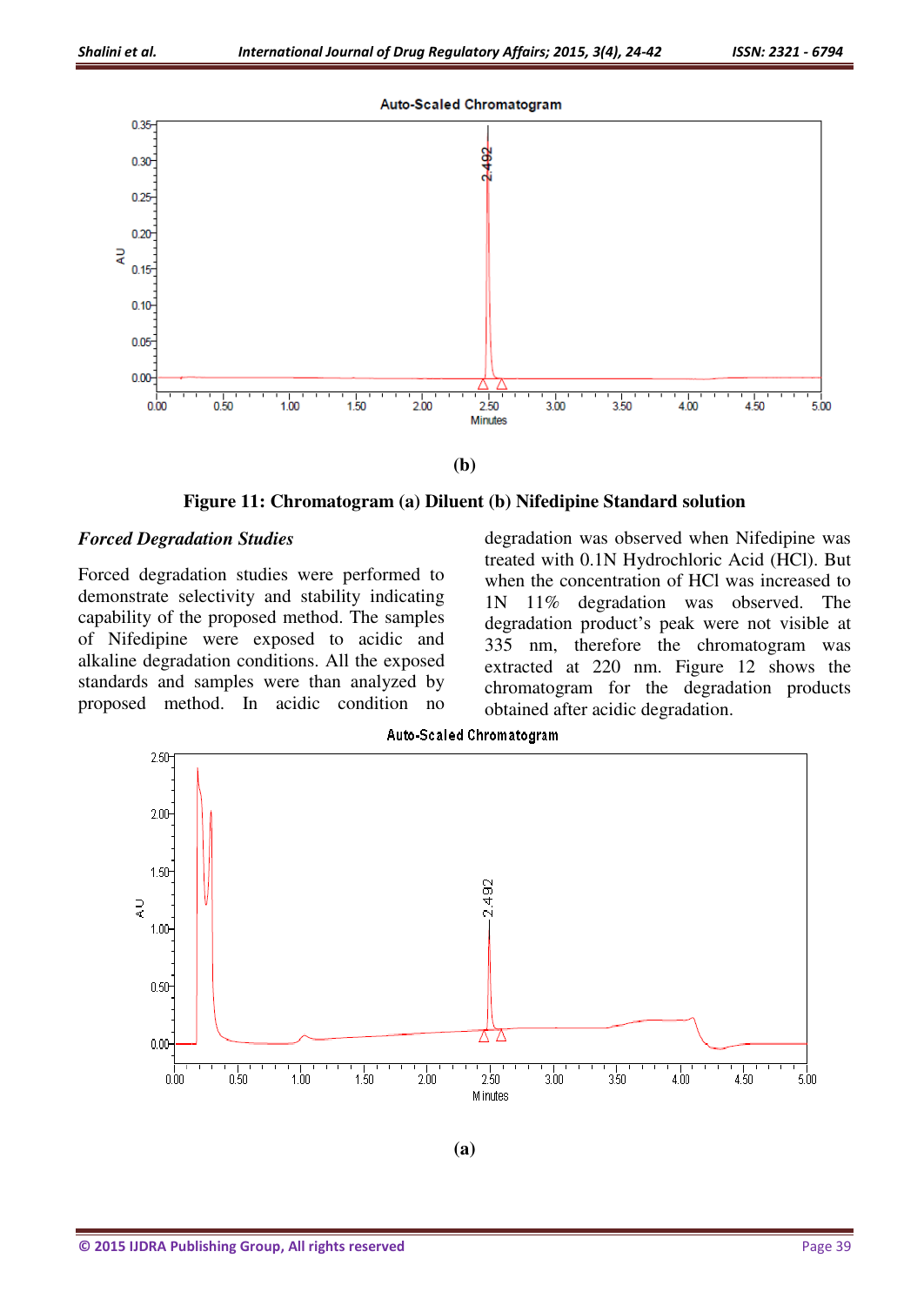

**(b)** 

**Figure 12: Chromatogram for Nifedipine in acidic conditions (a) 0.1 N HCl (b) 1 N HCl extracted at 220 nm** 

Nifedipine showed no degradation in alkaline conditions when treated with 0.1N and 1 N Sodium Hydroxide (NaOH). The chromatogram was extracted at 335 nm as well as 220 nm but no degradation product were observed. Figure 13 shows the chromatogram for this condition.



**Auto-Scaled Chromatogram**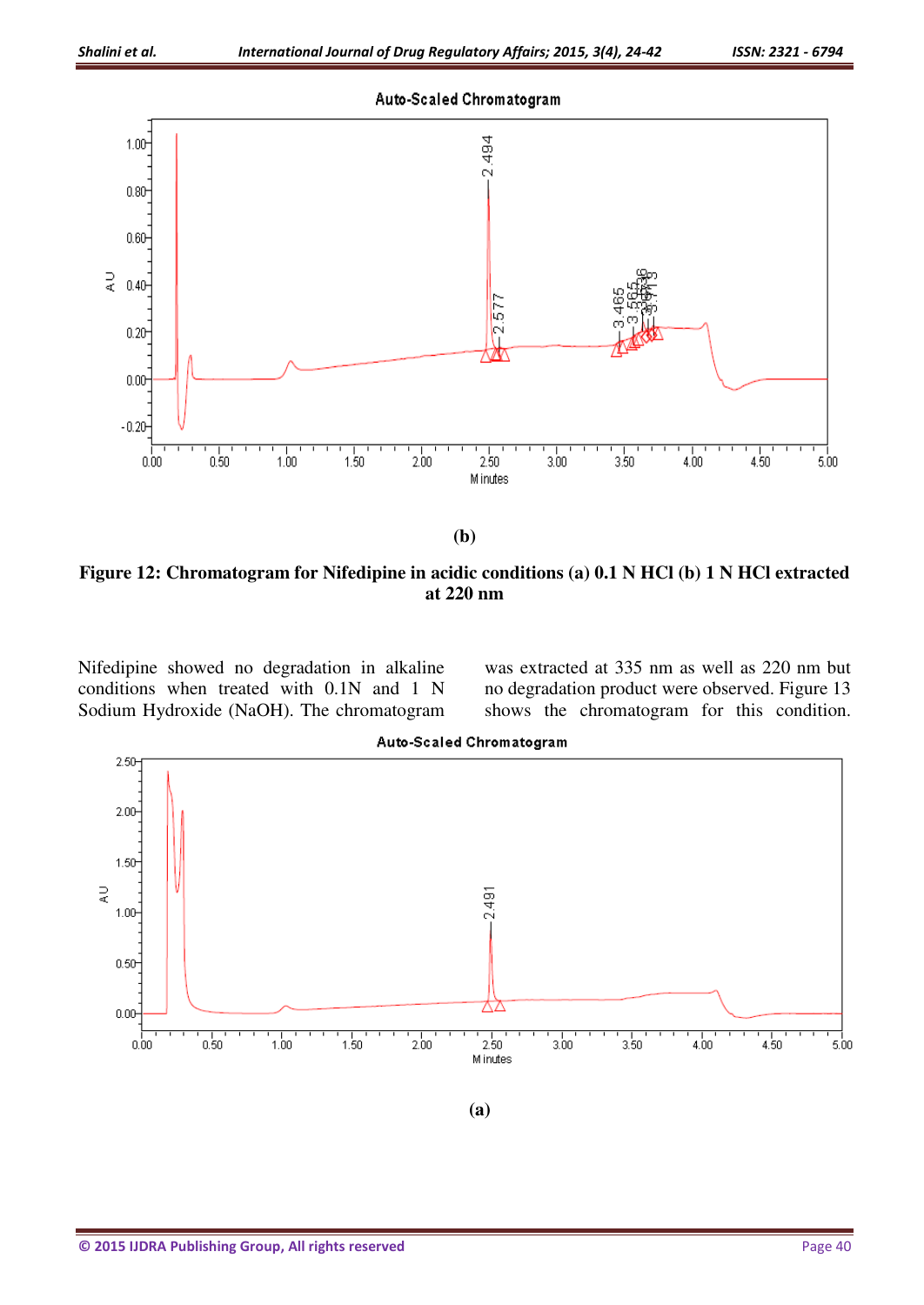

**Figure 13: Chromatogram for Nifedipine in alkaline conditions (a) 0.1N NaOH (b) 1N NaOH extracted at 220 nm; No degradation observed** 

## **CONCLUSION**

A novel UPLC method was successfully developed and validated for determination of Nifedipine. The total run time was 5 min, within which drug got eluted. Method validation results have proved the method to be selective, precise, accurate, and robust and stability indicating. Sample solution stability was established for determination of assay as well as impurities. This method can be successfully applied for the routine analysis as well as stability study. Also it can be utilized for determination of content uniformity and dissolution profiling of this product, where sample load is higher and high throughput is essential for faster delivery of results. Overall, the method provides high throughput solution for determination of Nifedipine with excellent selectivity, precision and accuracy.

#### **ACKNOWLEDGEMENT**

I take this opportunity to express my deep sense of gratitude to Prof. (Dr.) Manish K. Gupta, School of Pharmacy, Lloyd Institute of Management and Technology, Greater Noida, India for his encouragement, guidance and inspiration.

#### **CONFLICTS OF INTEREST**

The authors declare that there are no conflicts of interest.

#### **REFERENCES**

- 1. Tripati KD. Essentials of Medical Pharmacology. 6th ed. Jaypee Brothers Medical Publishers (P) Ltd.; 2008.p. 528-31.
- 2. Finkel, Richard, Clark, Michelle A, Cubeddu, Luigi X. Pharmacology. 4th ed. Lippincott's Illustrated Reviews; 2015.p. 212.
- 3. Nifedipine, Drug Bank [Internet] Drug Bank; 2005 June 13 [cited 2015 Nov 02]. Available from: www.drugbank.ca/drugs/db01115
- 4. Nifedipine, MedlinePlus [Internet] U.S. National Library of Medicine; 2015 April 15 [cited 2015 Nov 13]. Available from: www.nlm.nih.gov/medlineplus/druginfo/meds/a68402 8.html
- 5. Shelke OS, Sable KS, Neharkar VS and Mathdevru BV. Development and validation of a UV spectrophotometric method for the simultaneous determination of nifedipine and atenolol in combined dosage form. IRJP. 2012; 3(4).
- 6. Parida P, Mishra SC and Tripathy SP. Simple spectrophotometric method validation of Nifedipine Solid Dosage Form. Indo American Journal of Pharmaceutical Research. 2014; 4(05).
- 7. Milenović DM, Lazić ML, Veljković VB, and Todorović ZB. Validation of an HPLC method for analysis of Nifedipine residues on Stainless-Steel surfaces in the manufacture of Pharmaceuticals. Acta Chromatographica. 2008; (20)2:183-94.
- 8. AL-Jammal MKH, Al Ayoub Y and Assi KH. Development and validation of Micro Emulsion high performance liquid chromatography(MELC) Method